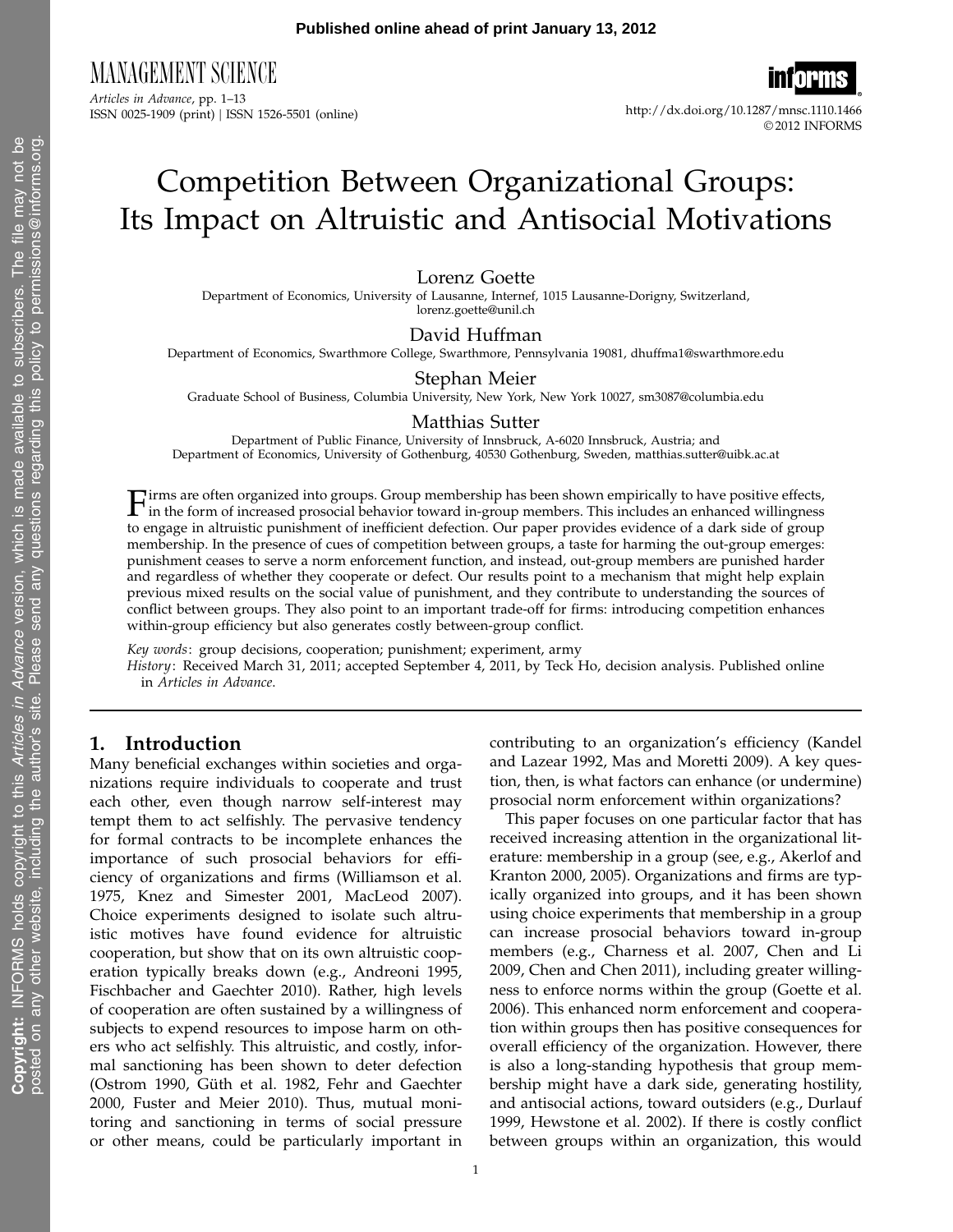be harmful for organizational efficiency. So far, however, this type of negative effect of group membership has not been observed in experiments studying group effects, and the mechanisms that could cause it to arise are not fully understood. $<sup>1</sup>$  The contribution of</sup> this paper is to show how a negative impact of group membership can arise.

We identify a mechanism—a cue of competition between groups—that can generate between-group conflict through a particular channel, i.e., punishment behavior. In a baseline condition, without competition (Goette et al. 2006), we found that punishment is prosocial, in the sense that it is selectively used against defectors. Adding competition, punishment behavior is transformed from beneficial norm enforcement to "antisocial punishment" of outsiders, which means outsiders are punished harder, and regardless of whether they cooperate or defect. We find little evidence that people cooperate less with outsiders as the result of competition, so conflict appears to work mainly through punishment behavior. There are, however, especially high levels of cooperation with in-group members when competition is present. We argue that previous studies have not found such effects because it is necessary to have both competition between groups and punishment options. We discuss how a shift from prosocial to antisocial punishment, depending on the presence of competition, is consistent with the predictions of recent theories on the coevolution of human altruism and aggression (Choi and Bowles 2007, Bowles 2009). Our results also indicate that different preferences may be dormant in one individual, and that these preferences may be triggered by cues about the nature of the surrounding economic environment (Bowles 1998).

Our experiments were conducted using officers in the Swiss Army, and involved four treatments that varied the group membership of players in the choice experiments. The group manipulation was generated by the army: for the duration of its officer training program, the army randomly forms platoons of the officer candidates, thus providing a strong, yet exogenous manipulation of group membership. The choice experiments were one-shot interactions and were designed to test for willingness to cooperate altruistically, or to use a costly punishment option for either prosocial or antisocial purposes. As we explain in §2, competition between groups was implemented such that it left the monetary payoffs from punishment unchanged. Thus, the appearance of antisocial punishment directed toward the out-group must be

due solely to the creation of a more competitive atmosphere, not because of a change in which punishment can affect outcomes. The "army as laboratory" is an interesting setting, as all officers in the Swiss Army serve as reservists and in their civilian lives are active in business life, typically in leadership positions. Furthermore, the army setting provides a largely unique opportunity to observe random assignment to real social groups, in combination with choice experiments and exogenously implemented competition.

Of course, it has already been shown experimentally that competition between groups has behavioral implications for in-group and between-group interactions, specifically in terms of generating more cooperation within groups (Bornstein and Ben-Yossef 1994, Bornstein et al. 2002, Augenblick and Cunha 2009). Similar to these earlier studies, we also find that under competition there is a particularly strong tendency to cooperate with the in-group (Halevy et al. 2008). Our results are also similar in that we do not observe hostility being expressed through the decision to cooperate or defect.

One way that we differ from previous studies on competition between groups is that we also look at punishment behavior. This is important, because conflict appears to be expressed through this channel, and because we show how this can completely subvert what has been argued to be a crucial mechanism for sustaining cooperation. Another difference is our approach of using army officers. This keeps many aspects from the field while still leveraging the advantages of experimental methods. We build, in general, on Goette et al. (2006), where we investigated in-group and out-group effects, but did not examine how cooperation and punishment behavior interact with absence or presence of competition. The use of randomly assigned real groups, i.e., platoons, has significant advantages over most previous approaches. Studies based on real groups or existing friends (e.g., Fershtman and Gneezy 2001, Bahry et al. 2005, Bernhard et al. 2006, Leider et al. 2009) analyze groups with social content and social ties, which is an important aspect of real groups. However, these groups are endogenously formed or differ in other dimensions than just their group membership (i.e., ethnicity), making inferences about the effects of groups per se difficult. A solution to these confounds is to randomly assign individuals to so-called "minimal" groups that are nothing more than a label (e.g., Tajfel et al. 1971, Charness et al. 2007, Chen and Li 2009, Sutter 2009). By design, however, these groups lack any social content and behavior might be very different from real groups, as shown in Goette et al. (2012). Combining the advantages of both group manipulation methods, our groups do have social content as groups in the former method but are at the same time

<sup>&</sup>lt;sup>1</sup> Note that, conceptually, in-group favoritism need not be the flipside of out-group hostility. Individuals might favor the in-group, without going out of their way to harm the out-group (for evidence of interethnic trust in Russia, see, e.g., Bahry et al. 2005).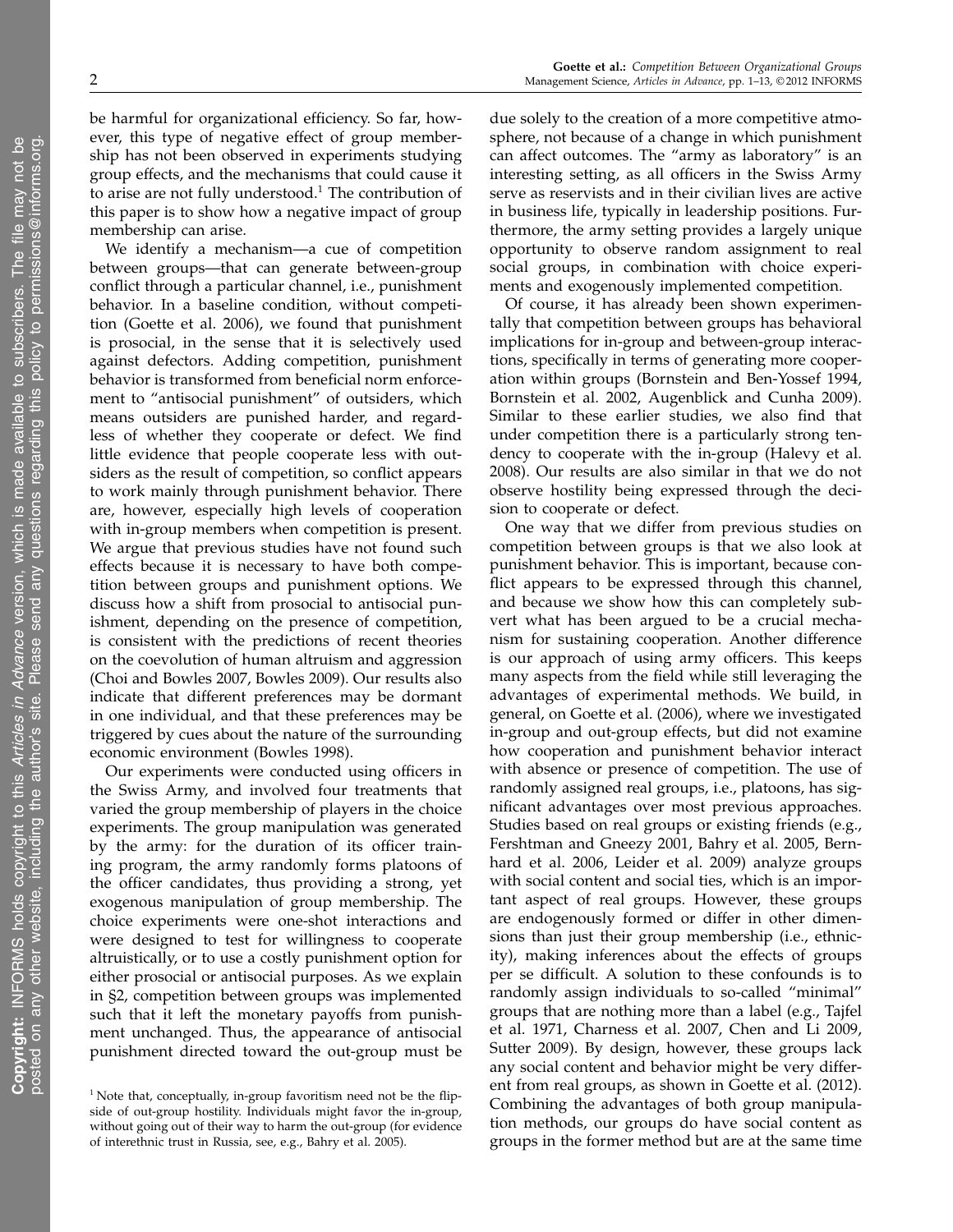randomly assigned as groups in the minimal groupparadigm.<sup>2</sup>

Our results are relevant for an ongoing debate about the social value of punishment. Although many studies have found that punishment serves a prosocial norm enforcement function (Ostrom 1990, Güth et al. 1982, Fehr and Gaechter 2000, Fuster and Meier 2010), other studies question whether punishment has such beneficial effects (Dreber et al. 2008, Egas and Riedl 2008, Herrmann et al. 2008, Houser et al. 2008, Abbink et al. 2010). For example, Herrmann et al. (2008) find antisocial punishment directed at people who are relatively cooperative, as well as defectors, in certain societies. Our experiments provide some of the first evidence on a mechanism that determines whether the prosocial or antisocial form of punishment behavior will emerge.

The findings of our experiment are also relevant for understanding why social groups are sometimes in conflict, and other times not. Research studies using field data have often conjectured that competition generates conflict. For example, the extent of competition for political power has been argued to explain why the Chewas and the Tubukas are enemies in Malawi, but are friends right across the border in Zambia (Posner 2004), and conflict between natives and immigrants has been linked to the extent of competition in the job market (Esses et al. 1998). Within organizations, it can happen that different groups/departments work well together or they fight each other leading to huge burdens for the organization. For example, Auletta (1985) describes how the fight between the "bankers" and the "traders" almost led to the end of Lehman Brothers. The main challenge for this type of study, however, is the presence of many factors that confound a clean identification of group effects per se, and of the effect of the economic environment. For example, groups typically differ according to many characteristics, and these differences could drive behavior rather than group membership. The extent of competition is also often not randomly assigned, raising the concern that more hostile types self-select into competitive situations. Also, behavioral measures have typically not allowed disentangling strategic motives from

<sup>2</sup> The advantage of the "minimal group" paradigm is that it allows investigating the pure "labeling effect" of groups versus the effect of actually identifying with the group. Our methodology does not differentiate between these two steps of group identity formation, categorization and identification, because they were completed before the experiment was conducted. Our results are thus not directly comparable to those of minimal group studies; they are, however, applicable to "real groups," where both categorization and identification have occurred.

nonstrategic motives that lead to conflict between groups.<sup>3</sup>

Finally, our findings indicate that organizations and firms may face a trade-off when it comes to trying to influence whether the "corporate culture" encourages internal competition between groups. Our results suggest that, although a sense of competition may enhance efficiency within groups, it may also lead to costly conflict between groups. If betweengroup conflict is sufficiently costly, the net effect of competition on efficiency may even be negative. The trade-off is also relevant for the choice of incentive schemes within organizations. Explicit incentives to compete in the form of, e.g., team tournaments would presumably generate even more salient competition and even stronger hostility effects.

The outline of this paper is as follows. In §2, we introduce the experimental design. Section 3 presents behavioral hypotheses, and §4 reports the experimental results. Section 5 concludes the paper.

## 2. Experimental Design

We conducted experiments in the Swiss Army, which allows us to exploit the random assignment of individuals into platoons as our group manipulation. Platoon assignment generated different treatments in terms of four different combinations of group membership for players in our experiments. We also used two types of experimental games, and two conditions in each game, to investigate the effect of competition between groups on cooperation and particularly on norm enforcement.

### 2.1. Subject Pool and Random Group Assignment

All Swiss males are required to perform at least 300 days of military service, beginning with twentyone weeks of basic training. In week seven, about one fourth are selected to go through ten weeks of officercandidate training. Of these, one fourth are promoted to officers. Because the Swiss Army is a reserve army up to the highest officer ranks, all officers have a civilian life and typically hold leadership positions in organizations.<sup>4</sup> In part, the army selects officers based on their education. Among our officer candidates, 41% have completed an apprenticeship, and the

<sup>&</sup>lt;sup>3</sup> The seminal study in psychology involved young boys being randomly assigned to different groups at a summer camp, and being observed as they first played competitive games and, subsequently, engaged in cooperative activities (Sherif et al. 1961). Our study is different because we use controlled choice experiments where anonymity allows disentangling strategic and nonstrategic motives. Other differences include randomization of competition, rather than a fixed order, and using adults ( $N = 525$ ) rather than young boys  $(N = 24)$ .

<sup>4</sup> Jann (2003) documents that officers in the Swiss Army earn a wage premium of 25% compared to other Swiss males.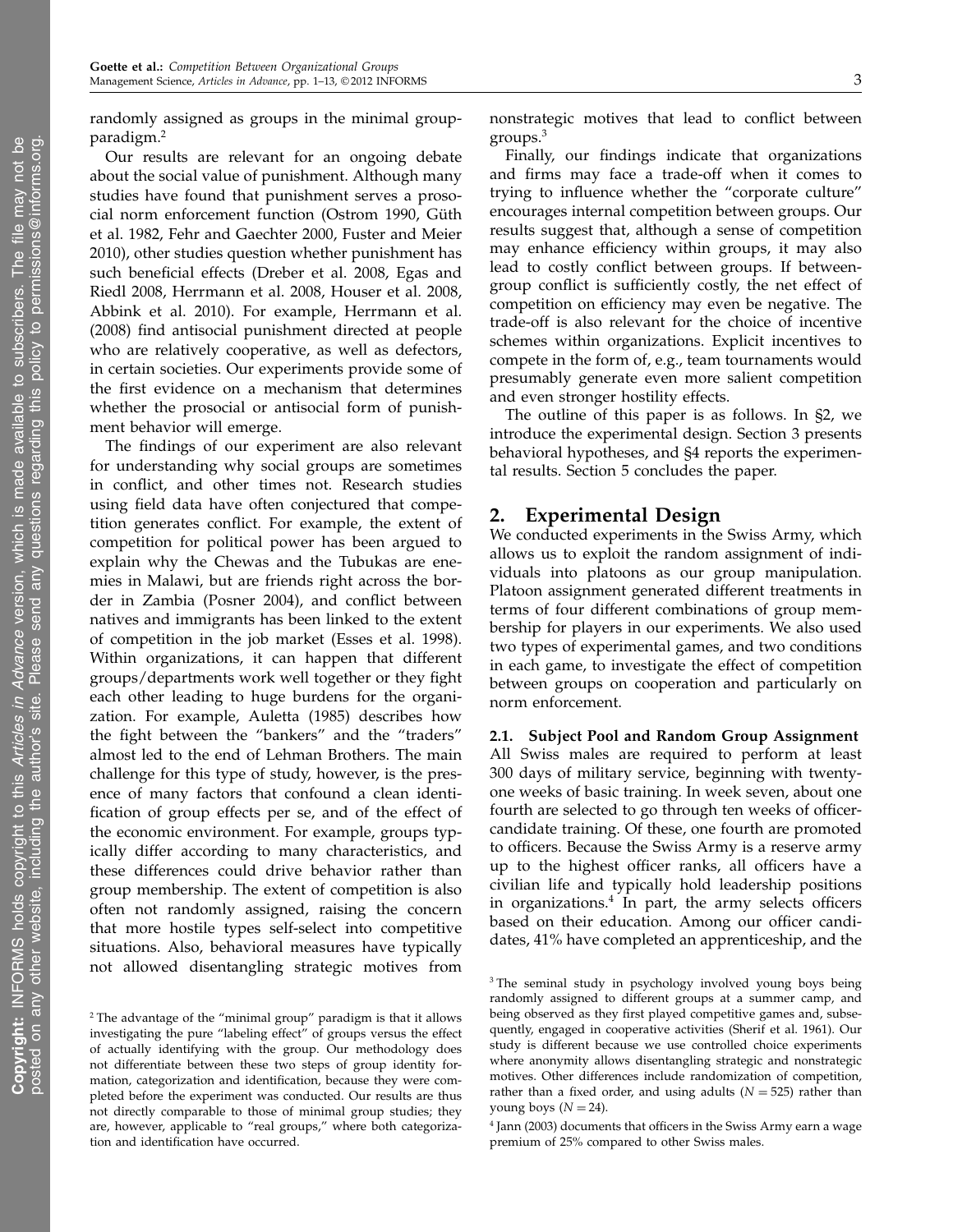remaining 59% are on a university track. The comparable age group of 19- to 26-year-olds in Switzerland have significantly lower educational attainments. According to the Swiss Labor Force Survey 2008, 23% only completed compulsory schooling, 48% have completed an apprenticeship, and only 30% are on the university track.

As part of the training program, all officer candidates participate in the Joint Officer Training Program (JOTP). Whereas officer-candidate training is specific for each branch of service and occurs in separate locations, the JOTP brings new officers from all branches of service together, to the same location, for four weeks. Officers are randomly assigned to a platoon at the beginning of the JOTP, and spend virtually all time during the day with their platoon. Training involves mainly coursework on principles of security, combat in large military units, logistics, and leadership. At the end of the JOTP, the platoons are dissolved and officers are once again sent to separate locations for further, advanced training specific to each branch of service.

We use the random assignment of candidates to platoons in the JOTP as our manipulation of social groups. Each platoon is identified by a different number. Assignment to platoons is random and stratified according to the different branches of service. The army assigns platoons orthogonally to any previous social ties among officers with the aim of promoting exchanges of perspectives among different individuals and branches of service.

The assignment mechanism is ideal, in several ways, for investigating the impact of group membership on behavior. First, trainees know that platoon composition is designed to be identical and that nobody could choose which platoon to join. Indeed, statistical tests reveal no significant differences in platoon composition, by branch of service, education, or age. Second, there is no competition between the groups (or trainees) for evaluations or other resources. Relative performance evaluations were completed previously in candidate training. Thus, there is no function of the group assignment, other than to affect the circle of individuals with whom an officer interacts most frequently. Third, social interactions within a platoon are intense. Platoon members spend the whole workday with their group for the three weeks leading up to our experiments. Despite the fact that platoons are assigned orthogonally to previous social ties, social interactions and ties also arise endogenously within platoons in after-work time. In a questionnaire, officers in our study report to a question on "How often do you spend off-duty time with members of (a) your own platoon or (b) the other platoons?" that they spend significantly more time off-duty with members of their own platoon. This is notable given that 79.8%

| Table 1 |  | Off-Duty Time Spent per Week |
|---------|--|------------------------------|
|---------|--|------------------------------|

| Frequency of spending off-duty time with | Own platoon | Other platoon |  |
|------------------------------------------|-------------|---------------|--|
| Less than once                           | 4.5%        | 30.4%         |  |
| Between one and two times                | 45.0%       | 44.0%         |  |
| Twice or more                            | 50.5%       | 25.7%         |  |
| N                                        | 489         | 491           |  |

Note. The two distributions are significantly different (Wilcoxon signed-rank test,  $p < 0.001$ ).

of the trainees know people in other platoons, mostly from earlier stages of their training. Yet, as illustrated in Table 1, they choose to spend most of their off-duty time with members of their newly assigned group.

By using randomly assigned real groups we incorporate the social ties aspect of real groups that is abstracted from in arbitrary "minimal groups." The groups are also attractive because they are not endogenously formed (as in, e.g., Leider et al. 2009) nor do they differ in other dimensions than just membership to different groups, e.g., nationality or ethnicity (as in, e.g., Bernhard et al. 2006, Habyarimana et al. 2007, Bahry et al. 2005). This allows us to make inference about the causal effect of real groups on behavior.

#### 2.2. Experiments and Group Conditions

In this subsection, we present the two types of choice experiments used in our study; in the next subsection, we introduce the two conditions with which we varied the economic environment as being competitive or noncompetitive. Experiments were one-shot and were always conducted in the third week of the four-week training period.

2.2.1. Experiment 1: Cooperation. The game was a simultaneous prisoners' dilemma (PD). The players, labeled A1 and A2, were each endowed with 20 points worth of real money  $(4 \text{ points} = \text{CHF } 1)$ . They simultaneously decided whether to keep the points or pass all of them to the other player. Passed points were doubled. Thus, if both players passed their points (cooperation), they each got 40 points. However, a selfish player could always do better by keeping the points (defecting) regardless of the other player's decision: Defecting when the other defected would yield 20, whereas cooperating would sacrifice the endowment and yield nothing in return; defecting when the other cooperated would yield 60, the maximum possible individual payoff in the game (while leaving the cooperator with zero). Cooperation thus entails lowering one's own payoff, and improving the payoff of the other player, and is an indicator of nonselfish motives. We use the game as our workhorse for studying how group boundaries, and economic environment, affect nonselfish motives for cooperation.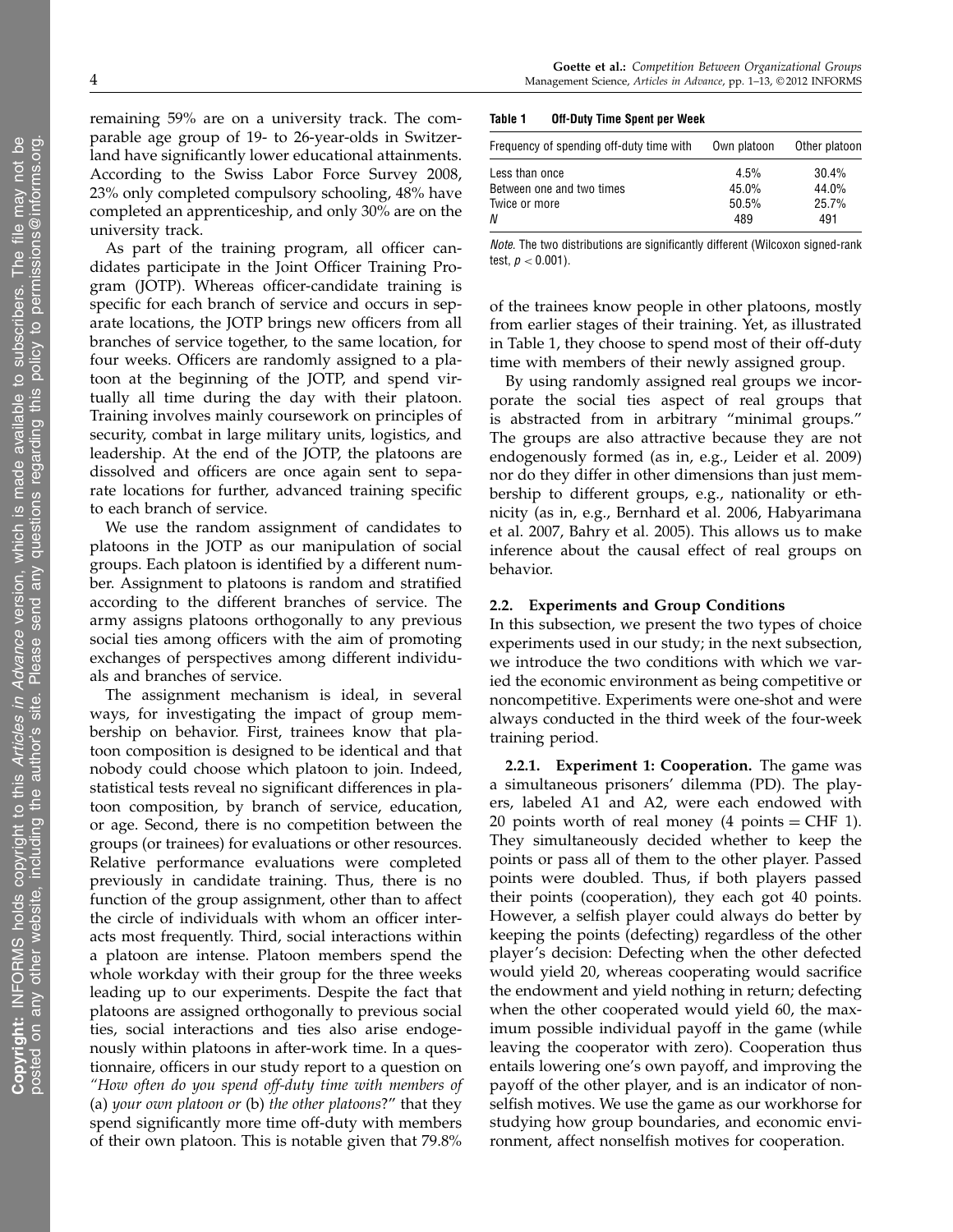Experiment 1 involved two conditions in a between-subject design; individuals did not know about treatments besides the one in which they participated. In all conditions, a subject never learned the individual identity of their partner. In the in-group condition, subjects interacted anonymously, except for being informed that the other player was a member of their own platoon. The out-group condition was the same, except subjects were informed that the other player was a member of another platoon. Group affiliation was clearly marked on the decision sheets. These conditions allow us to examine how group assignment affects cooperation. For a selfish individual, the group affiliation will not change the prediction that he will always defect.

We also elicited individual's beliefs about in-group and out-group cooperation. Independent of the condition they were in, we asked participants to state both their belief for in- and out-group cooperation. We asked them to predict the percentage of the in- and out-group that would send all of the points (cooperate). They were given an incentive to make their best guess: they knew that their prediction would be compared to the percentage actually observed. If the deviation was less than 10 percentage points, then they would get one extra point.

At the very end of the experimental sessions, we conducted a short survey in which we asked participants whether they agreed or disagreed with three statements about trust: (1) "In general, people can be trusted." (2) "Nowadays, you cannot rely on anybody." (3) "Dealing with strangers, it is better to be cautious before trusting them." Participants answered on a fourpoint scale  $(1 = \text{agree strongly}, 2 = \text{agree slightly},$  $3 =$  disagree slightly, and  $4 =$  disagree strongly). We created an individual variable, Trust, by adding the answers to the three questions and assigning a one for the least amount of trust and four the highest amount of trust per question (answers to question 1 are reversed coded). This is used to help capture individual differences in beliefs about trustworthiness in our statistical analysis.

2.2.2. Experiment 2: Punishment. In Experiment 2, two players, A1 and A2, played a PD as in Experiment 1, but we added two additional players, B1 and B2. Each B-player was endowed with 70 points. B1 could assign up to 10 deduction points to A1, and B2 could do the same to A2. Each deduction point subtracted three points from the A-player, and cost the B-player one point of his endowment. The B-players could condition their choices on the actions of A1 and A2. Thus, Experiment 2 incorporated the possibility of third-party punishment (Fehr and Fischbacher 2004) and is suited for examining determinants of whether punishment takes the form of norm enforcement (selectively punishing defection)

#### Figure 1 Group Composition in Third-Party Punishment Game



Notes. The game allowed B1 to punish A1, and B2 to punish A2, conditional on the actions of A1 and A2 in a simultaneous prisoners' dilemma game. The dark shading indicates the four possible group combinations for B1, A1, and A2, which were implemented as different treatments (players with the same shading are from the same group). The design deliberately did not vary all possible combinations of B1 and B2 group roles, because of number of observations, so the effect of B2 group identity on B1 behavior is not studied. The pattern of B-player (and A-player) group compositions was identical across the economic environments, the NG and CG treatments.

or antisocial punishment (punishing both cooperation and defection). Because punishment is costly, a selfish B-player would never punish.

To examine the impact of group membership on norm enforcement, we varied the composition of players in each game in a between-subject design. For the remainder of the paper, we refer to the group composition in Experiment 2 from B1's perspective. Thus, A1 always refers to the player that the B-player can punish, and we refer to the other A-player as A2. The four different group compositions we implemented are shown in Figure 1.

Varying the group membership of A1 (while keeping constant the group membership of A2) allows us to investigate how the group identity of the person being punished (A1) matters. We also study how punishment varies with the group affiliation of A2, the person affected by A1's actions. Web Appendix C in the online supplementary material (available at http://ssrn.com/abstract=1967200) provides a translation of the instructions for one group composition in the Neutral Group Environment treatment.

#### 2.3. Economic Environment Treatments

We compare two conditions, which differ in terms of the absence or presence of cues of competition between groups.

2.3.1. Neutral Group Environment (NG). In this baseline condition, we used the randomly assigned groups as our group manipulation and varied the group composition as described above. There was no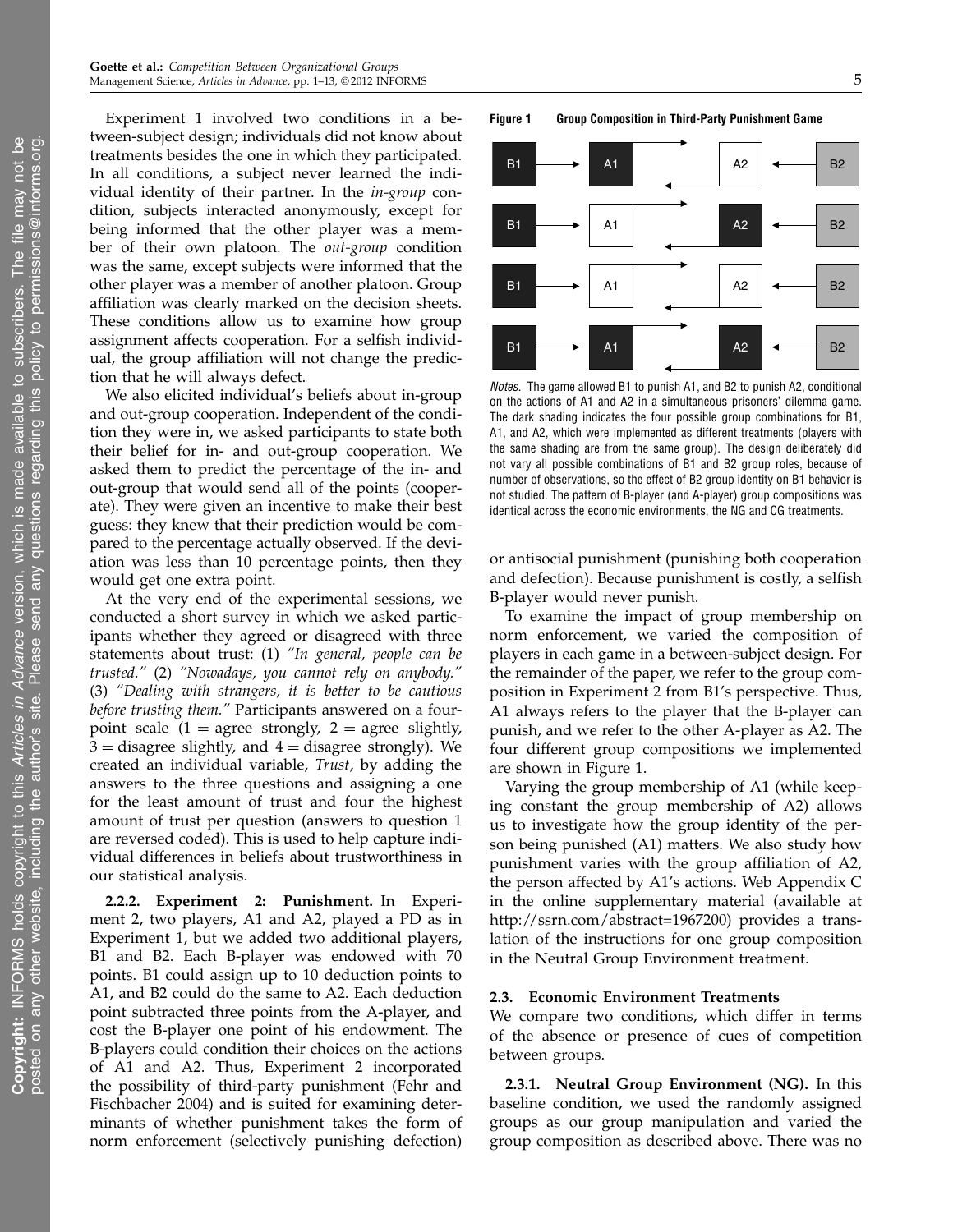economic competition between the platoons. Preliminary results from baseline were previously presented in Goette et al. (2006).

2.3.2. Competitive Group Environment (CG). We added competition to the NG treatment by offering a bonus to the platoon that got the highest payoff in the PD stage. The bonus was 20 points for each member if the platoon got the highest average payoff in the PD. In case of a tie between two platoons, the winner was randomly determined. Because the bonus was based on average payoffs for pairs playing the PD, and cooperation maximized payoffs for the pair, cooperation facilitated winning the bonus for the platoon. Importantly, however, the bonus did not change the incentives for a selfish individual: the best strategy for a selfish A-player was still to defect (for the intuition and a formal test, see §3 on the behavioral hypothesis). Furthermore, in Experiment 2 the bonus was calculated based on the A-player average payoffs before deducting any punishment points imposed by the B-players. B-players (and A-players) knew this. This design feature makes punishment different from sabotage, in which "hurting" the other group can affect the probability of winning the prize in a tournament (for a paper on sabotage, see Harbring and Irlenbusch 2011). Thus, the bonus was irrelevant for the choices of the B-players, regardless of whether they were selfish or altruistic. The rules of the game, in terms of the size of the bonus, and the irrelevance of punishment points for influencing the competition outcome, were made clear in the instructions. Furthermore, we only began the experiment after control questions verified that all participants understood these specific features.

#### 2.4. Experimental Procedures

The experiment was conducted with paper and pencil in a large auditorium and lasted 45 minutes. Subjects did not know of the experiment in advance.

Special care was taken to ensure particularly strong anonymity conditions. First, subjects were never told the identity of their partner(s). Second, they knew that payoffs would be mailed to home addresses 10 days after the experiment, so that all participants would only learn the outcome of the experiment (including the outcome of the competition) after the JOTP was over and they were no longer with their platoon. These conditions ensured that the experiment was truly one-shot, and that defection was the optimal choice for a selfish individual. For example, subjects did not need to fear reprisal after the experiment if they chose to defect; no one even knew if someone had or had not defected, until after training was over, and on top of that, identities were anonymous even when that information was revealed. Points earned were converted into Swiss francs (1 point = CHF 0.25)

and the subjects earned on average CHF 14.4 (approximately \$14). There was no show-up fee.

Overall, 525 subjects participated in the experiments: 228 in the NG treatment and 297 in the CG treatment. The different treatments were conducted in different sessions, in which 281 were assigned the role of A-players and participated in Experiment 1. Half were assigned to the in-group treatment and half to the out-group treatment. In the few cases in which the groups had an uneven number of A-players, we randomly used the action of some A-players twice to calculate payoffs. The payoff of these players was determined by the decisions associated with the first match. After participating in Experiment 1, these same subjects participated as A-players in Experiment 2. This procedure introduces a possible order effect for the A-players when looking at choices in the second experiment (A-players did not know about the second experiment, however, when making choices in the first experiment). Choices of the A-players in Experiment 2 are not of interest for our purposes, however, as we analyze cooperation of A-players in Experiment 1, and norm enforcement of B-players in Experiment 2. A total of 244 subjects were assigned the role of B-players. They participated only in Experiment 2 and were assigned to one of four conditions (see Figure 1). We elicited B-players' deduction points using the strategy method; i.e., they specified how many points to deduct from their associated A-player for each possible combination of actions by A1 and A2.

## 3. Behavioral Hypotheses

This section develops behavioral hypotheses on how the competitive environment might affect cooperation and punishment behavior. If individuals do not have (group-specific) prosocial preferences, individuals will always defect in the PD game, because this is a dominant strategy. Similarly for punishment, a selfish individual would never punish another player as punishment is costly and there is no benefit of punishment in this one-shot interaction.

The competitive environment, i.e., the small bonus in the CG treatment, does not change the predictions for a selfish player. The intuition is straightforward: Cooperation never leads to an increased payoff because it costs 20 points, and the bonus is only 20 points. In fact, our rules for tiebreaking in case two groups have the same number of points imply that individuals always must expect to lose money when cooperating, because the bonus is only 10 in expected terms. Thus, adding competition cannot generate an increase in cooperation rates through selfish incentives; an increase in cooperation under competition must reflect an effect working through nonselfish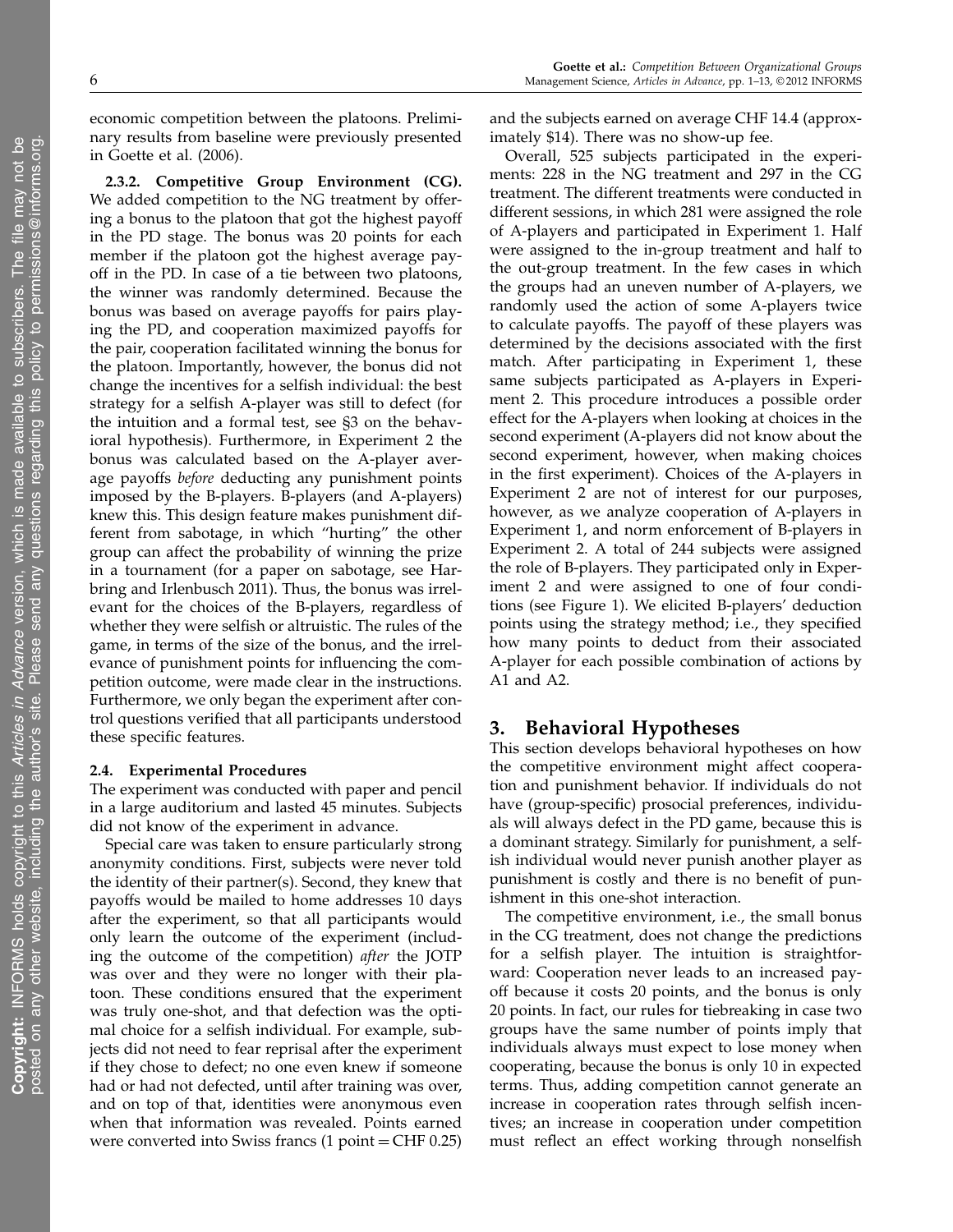motives (see Web Appendix A for a proof). The competitive environment also has zero impact on punishment choices of a selfish B-player, by construction. The rules of the game are such that the competition is determined without taking into account punishment. Thus, punishment can have no influence on the likelihood of winning the bonus. Hence, our null hypothesis can be summarized as follows:

## Hypothesis 0 (H<sub>0</sub>). With selfish players, defection by A-players and no punishment by B-players will be the dominant strategies—both in NG and in CG.

Of course, past research has shown that people are not only willing to cooperate and to punish (for surveys, see Fehr and Schmidt 2003, Meier 2007) but that they have group-specific social preferences (for evidence with minimal groups, see, e.g., Chen and Li 2009). With group-specific social preferences, a competitive environment can change individuals' behavior. It has been shown that intergroup competition increases intragroup cooperation and coordination within "minimal" groups (Bornstein and Ben-Yossef 1994, Bornstein et al. 2002) and real, self-selected, groups (Augenblick and Cunha 2009).

Recent evolutionary models provide an explanation for how such group-specific social preferences can survive. In particular, the idea of (cultural) group selection implies that a pattern of altruistic cooperation, and altruistic punishment of defectors, can emerge within groups. These altruistic behaviors can survive because they enhance group fitness, and make groups composed of altruists more likely to survive environmental shocks (Henrich 2004, Boyd et al. 2003). Crucially, altruism must be parochial, or preferentially directed toward own group members, otherwise altruistic groups lose their relative fitness advantage.

Conflict between groups can emerge, however, with the introduction of competition for resources between groups. In this case the seemingly benign trait of altruism can play a surprising role, because enhancing own-group fitness is not the only way to win: damaging competitor groups is also a viable strategy. In addition to being even more cooperative within their group, altruists might become hostile toward other groups, and use antisocial punishment as a way to damage outsiders. This taste for harming the out-group could survive because it reinforces the relative fitness advantage of groups with altruists (Choi and Bowles 2007, Bowles 2009). These theories thus predict that cooperation should be reinforced by competition:

HYPOTHESIS 1  $(H_1)$ . A-players with group-specific social preferences cooperate more often with in-group members in CG than in NG.

These theories also predict that punishment of the out-group should become stronger under competition, because hurting the other group generates an advantage for one's own group. This should reflect a taste for harming the out-group, because such nonstrategic motives help solve the free-riding problem associated with the "public good" of punishing the out-group. In our experiment, competition did not affect the material consequences of punishment, and thus using punishment to harm the out-group must reflect a taste for hostility rather than strategic motives. Although the deeper evolutionary rationale for such hostility, at the group level, depends on this helping win the competition between groups, it is likely that the cue of competition is already sufficient to trigger an individual's taste for harming the outgroup. Previous evidence suggests that a mere cue of competition can create aggression that spills over into relations between groups that are completely unrelated to the competition itself.<sup>5</sup> These results are corroborated by recent studies showing that a threat to one's group identity can affect behavior in domains that are unrelated to the threat (Inzlicht and Kang 2010), and that emotions of anger can create cognitive bias against an out-group (Dasgupta et al. 2009). A cue of competition is likely interpreted as a threat to one's group, and likely also increases anger toward the other group. Thus, even though the competition introduced in CG does not affect the material consequences of punishment, and has no strategic value to the individual, it may still spill over into the social preferences underlying punishment, as it provides a direct means of hurting the other group.<sup>6</sup> We thus put forward the following hypothesis:

 $H$ <sup>2</sup> Hypothesis 2 ( $H_2$ ). *B-players with group-specific* social preferences punish out-group members more often in CG than in NG.

# 4. Results

We present the results in two steps: first we analyze the impact of group membership and the presence of competition on cooperative behavior. Second, we show how group boundaries and a competitive environment affect punishment behavior.

<sup>5</sup> For example, Sherif et al. (1961) report that the equivalent of war broke out between the two groups of boys in the camp, even though competition was confined to a tug-of-war competition. The two groups stole household items from each other, which clearly does not present an advantage in a tug-of-war.

<sup>&</sup>lt;sup>6</sup> There are many examples where emotional reactions are triggered by cues in the environment, before or in spite of efforts at a more cognitive evaluation that might lead to a different characterization of the situation than suggested by the cue alone. This may reflect the evolutionarily old origins of such emotional systems, which were programs designed to respond to cues that were reliable indicators in the adaptive environment (Cosmides and Tooby 1994, 2000).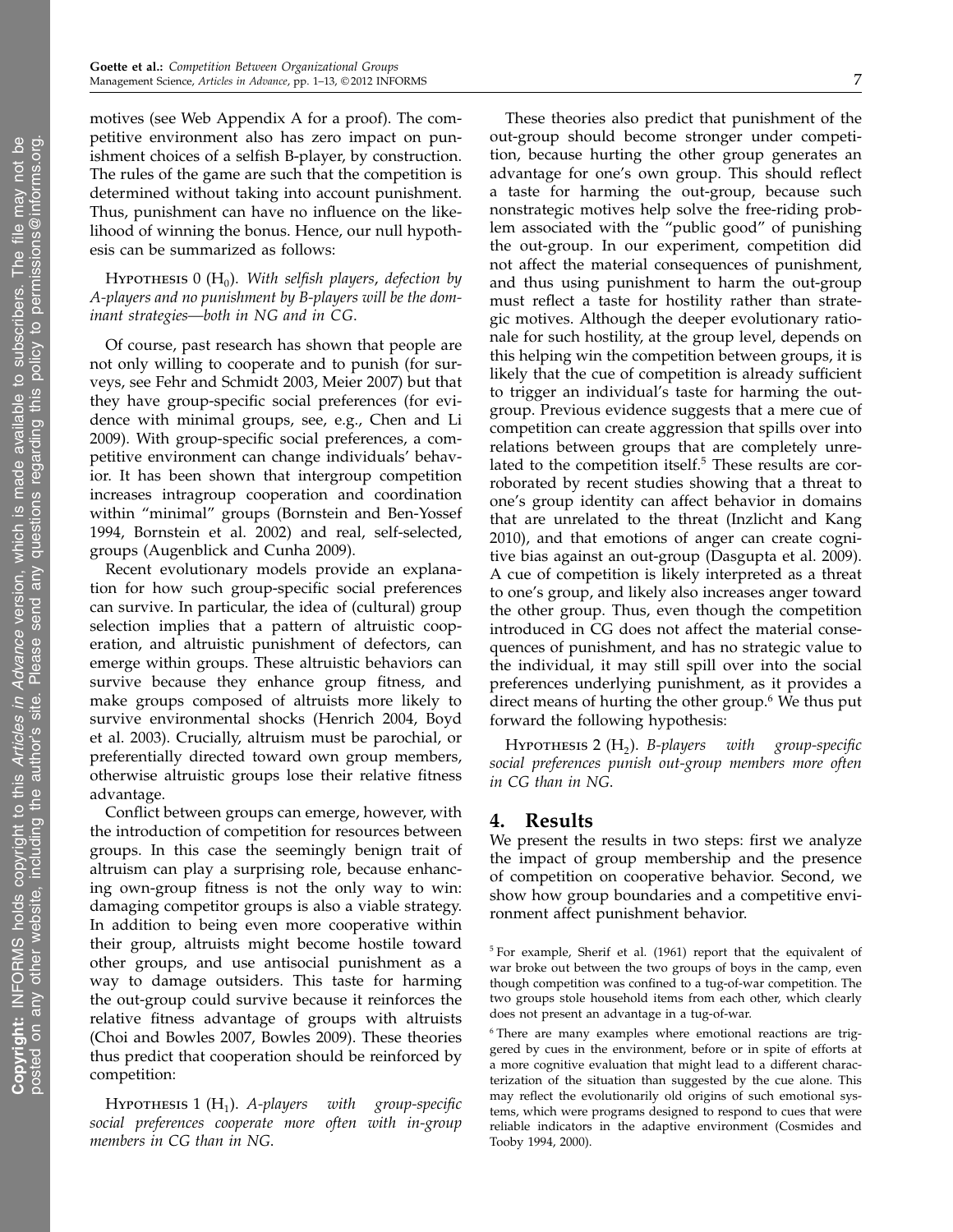#### 4.1. Cooperation and Beliefs About Cooperation

Panel (a) in Figure 2 shows the fraction of individuals cooperating as a function of the group composition and the presence or absence of competition. In general, the figure shows that individuals are willing to cooperate in the PD and that they exhibit ingroup favoritism. In the NG baseline, we replicate the usual finding in the literature on group effects: there is a significant and large increase in cooperation if individuals are paired with someone from their own platoon rather than another platoon. In fact, cooperation rates are 18 percentage points higher for within-

#### Figure 2 Cooperation Rates and Beliefs About Cooperation in NG and CG



Notes. The bars show standard errors of the mean. White indicates an outgroup pairing and dark indicates an in-group pairing. Panel (a) shows the fraction of A-players passing their endowment to the other player in a simultaneous one-shot PD. Panel (b) shows beliefs about the fraction of A-players who pass their endowment in the PD.

group interactions than between-group. Notably, the lower cooperation rates with out-group members need not indicate hostility, but might simply indicate less willingness to deviate from the dominant selfish strategy when paired with an out-group member. Turning to the CG treatment, we see that favoritism toward the in-group is even more extreme when competition is present, with cooperation rates being 36 percentage points higher in in-group than in outgroup interactions. Thus, in the presence of competition, the difference between out-group and in-group cooperation rates is especially pronounced. However, our results also show that out-group cooperation is not decreasing in CG. Thus, competition does not lead individuals to express hostility toward the out-group by defecting more often. This could reflect the limited "expressive value" of defection; individuals might not see defection as a way to unambiguously express hostility, given that it also coincides with the dominant selfish strategy. As we will see below, a design that includes punishment behavior does reveal evidence of a taste for harming the out-group.

Panel (b) in Figure 2 shows that the results on cooperation behavior are fully reflected in the individuals' beliefs; people report that they expect in-group favoritism in NG, and significantly greater favoritism in CG.

The results in Figure 2 are also confirmed in logit models of the following form

$$
coop_i = \alpha + \gamma_0 IG_i + \gamma_1 IG_i \times CG_i + \delta CG_i + x_i\beta + e_i, \quad (1)
$$

where *coop* is an indicator variable equal to 1 if individual  $i$  cooperates, and 0 otherwise. The indicator variable IG is equal to 1 if the individual is paired with another individual from his platoon (in-group) and 0 if the other player is from another platoon. The indicator variable  $CG<sub>i</sub>$  is equal to 1 for the Competitive Group Environment treatment, and 0 otherwise. In some specifications, we also add control variables x, an index of a person's self-reported trust (explained in §2.1), to increase the precision of the estimates. For ease of interpretation, we report marginal effects.

Results in column (1) of Table 2 show that there is a significant overall in-group effect of almost 30 percentage points. Columns (2) and (3) separate the effects of group membership in the two treatments. In the NG treatment, cooperation is about 20 percentage points higher if the interaction is in-group ( $p = 0.03$  in column (2), and  $p = 0.05$  in column (3)). The strength of the in-group effect depends on the presence of competition. The interaction term between IG and CG shows that the cooperation differential in in-group interactions is about 20 percentage points larger when there is competition ( $p = 0.07$  in column (2), and  $p =$  $0.021$  in column  $(3)$ , where we include an index of trust questions).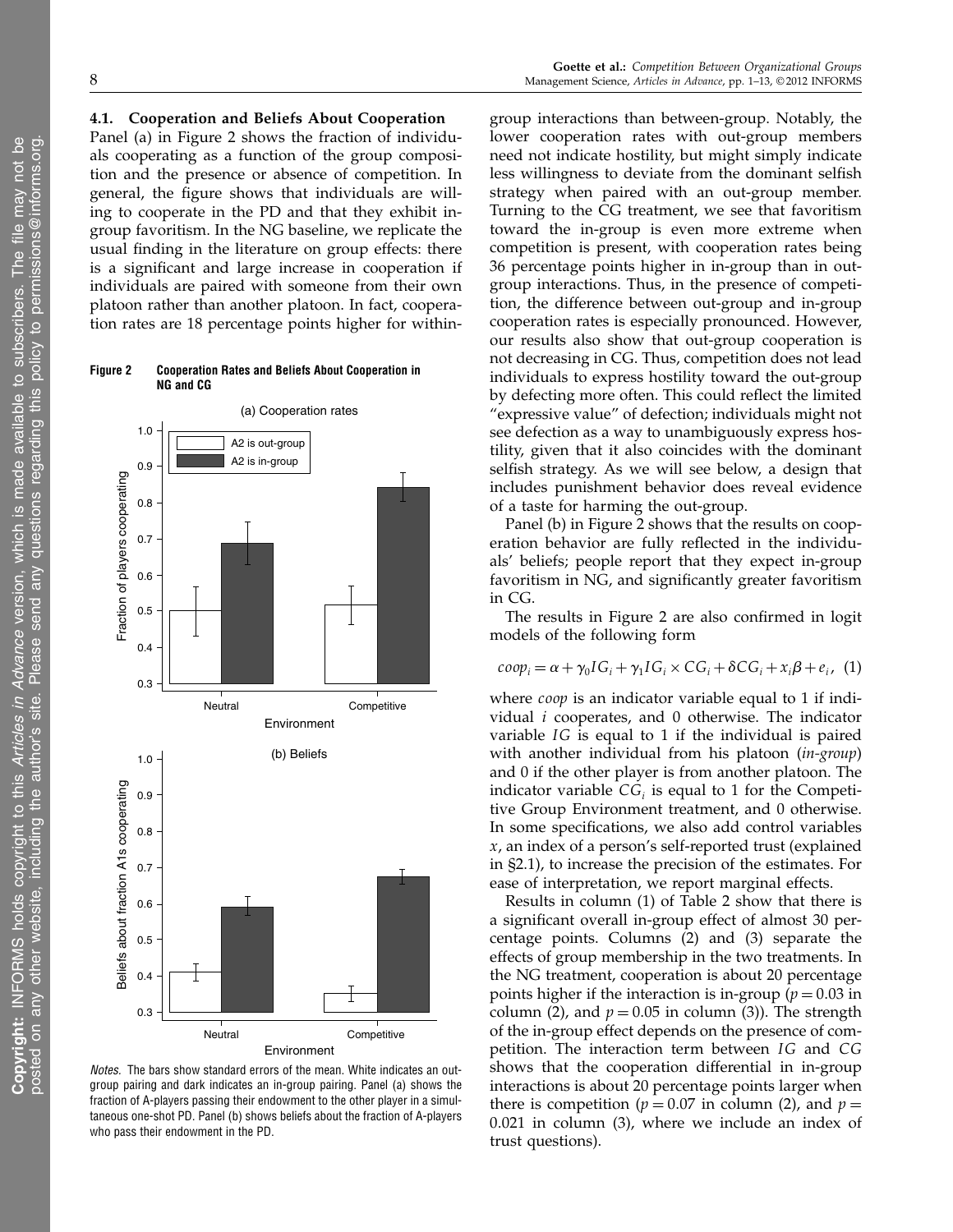Table 2 Results for Cooperation Rates and Beliefs About Cooperation

| Dependent variable:                                          | Cooperation $(=1)$  |                    | Beliefs: % cooperating |                     |                     |                     |
|--------------------------------------------------------------|---------------------|--------------------|------------------------|---------------------|---------------------|---------------------|
|                                                              | (1)                 | (2)                | (3)                    | (4)                 | (5)                 | (6)                 |
| $ln-qroup (=1)$                                              | $0.28***$<br>(0.05) | $0.18**$<br>(0.08) | $0.17*$<br>(0.09)      | $0.26***$<br>(0.02) | $0.18***$<br>(0.02) | $0.18***$<br>(0.02) |
| $CG (=1)$                                                    | 0.08<br>(0.06)      | 0.00<br>(0.08)     | 0.01<br>(0.08)         | 0.01<br>(0.03)      | $-0.06*$<br>(0.03)  | $-0.06*$<br>(0.03)  |
| In-group $\times CG$                                         |                     | $0.18*$<br>(0.10)  | $0.22**$<br>(0.10)     |                     | $0.13***$<br>(0.03) | $0.13***$<br>(0.04) |
| Trust                                                        |                     |                    | $0.06***$<br>(0.02)    |                     |                     | $0.03***$<br>(0.01) |
| Constant                                                     |                     |                    |                        | $0.37***$<br>(0.02) | $0.41***$<br>(0.02) | $0.34***$<br>(0.04) |
| (Pseudo)- $R^2$<br>No. of observations<br>No. of individuals | 0.07<br>281<br>281  | 0.08<br>281<br>281 | 0.10<br>267<br>267     | 0.20<br>538<br>274  | 0.21<br>538<br>274  | 0.25<br>515<br>262  |

Notes. In columns (1)–(3), marginal effects from logit models are shown. In columns (4)–(6) coefficients from OLS models are shown. The model in columns (4)–(6) uses two observations per individual (if available); therefore, standard errors of the estimates in columns (4)–(6) are adjusted for clustering on individuals.

 $*0.05 \le p < 0.1$ ;  $*0.01 \le p < 0.05$ ;  $** p < 0.01$ .

We can also estimate  $OLS$  models<sup>7</sup> similar to those above with the dependent variable being  $bel_{ik}$ , which is individual i's belief about the percentage of individuals cooperating in the two group configurations,  $k$ . Because we use two observations per individual, we adjust the error terms by clustering on individuals for possible correlations in  $e_{ik}$  within individuals. The results, displayed in columns (4)–(6) of Table 2, show that there is a strong overall in-group effect in beliefs, of almost the identical magnitude as observed in behavior ( $p < 0.01$ ; column (4)). We then separate the in-group effect in the two environments. Beliefs about cooperation are significantly higher for in-group pairings in NG, about the same magnitude as we find for behavior. There is a significant interaction with the economic environment: The in-group differential is 13 percentage points larger in  $CG$  than in NG ( $p <$ 0.01 in both specifications). All in-group differentials in beliefs are within a standard deviation of the ingroup differentials in cooperation, showing that the individuals had well-calibrated beliefs.

In sum, group membership per se creates in-group favoritism; i.e., individuals cooperate more with ingroup members than with out-group members. This effect is also reflected in people's beliefs. Randomly adding competition between the groups increases the in-group favoritism even though it does not change the predictions for individuals under the assumption of selfish preferences. This indicates that a

competitive environment has an impact on groupspecific social preferences. Importantly, competition increases in-group cooperation without reducing outgroup cooperation. Thus, just looking at cooperation, one would conclude that competition between groups increases social efficiency.

#### 4.2. Punishment

We now turn to the analysis of B-players' punishment behavior. Figure 3 displays the results for punishment in situations in which A2 cooperated. The figure allows us to highlight two distinct motives related to the group membership. By varying the identity of A1, the person who can be punished, we can see if punishment depends on whether A1 was a member of the punisher's own group (dark lines) or another group (grey lines). By varying the identity of A2, the player who is the potential victim of defection, we can examine if punishment of A1 depends on whether the victim of defection was from the punisher's group (solid lines) or some other group (dashed lines). The figure also distinguishes between whether A1 cooperated or defected.

Panel (a) in Figure 3 displays the results for the NG baseline. There is a clear pattern of norm enforcement in the data: A1 is punished more strongly for defection than cooperation. Punishment of A1 also depends on the identity of A2. If A1 defects, the solid lines (A2 from the punisher's group) are always above the dashed lines (A2 from another group). Thus, individuals are especially prone to punish defection if the "victim" of defection is from the in-group. These results are consistent with the prediction that punishers engage in altruistic punishment in a way that enforces a norm of cooperation toward members of their own group. They also mirror the ingroup favoritism observed for cooperation behavior. It is also evident from the figure that the identity of A2 does not matter if A1 cooperates. This indicates a lack of hostility in this treatment. Hostility would imply stronger punishment of an A1 that belongs to another group, regardless of what A1 does. As can be seen in the graph, there is essentially no difference as a function of A1's group affiliation. In sum, group boundaries per se do not create hostility in punishment.

Turning to the competition treatment in panel (b) in Figure 3, we see that the punishment choices are starkly different. Most importantly, there is now a clear difference in punishment depending on whether A1 belongs to the punisher's own group or not. Grey lines (A1 is from another group) are clearly above the dark lines (A1 is from the punisher's group). Thus, out-group individuals are punished significantly harder than in-group members, and importantly, this is true no matter whether the individual

<sup>&</sup>lt;sup>7</sup> Estimating the same specification with tobit models does not change the results. Results are available from the authors upon request.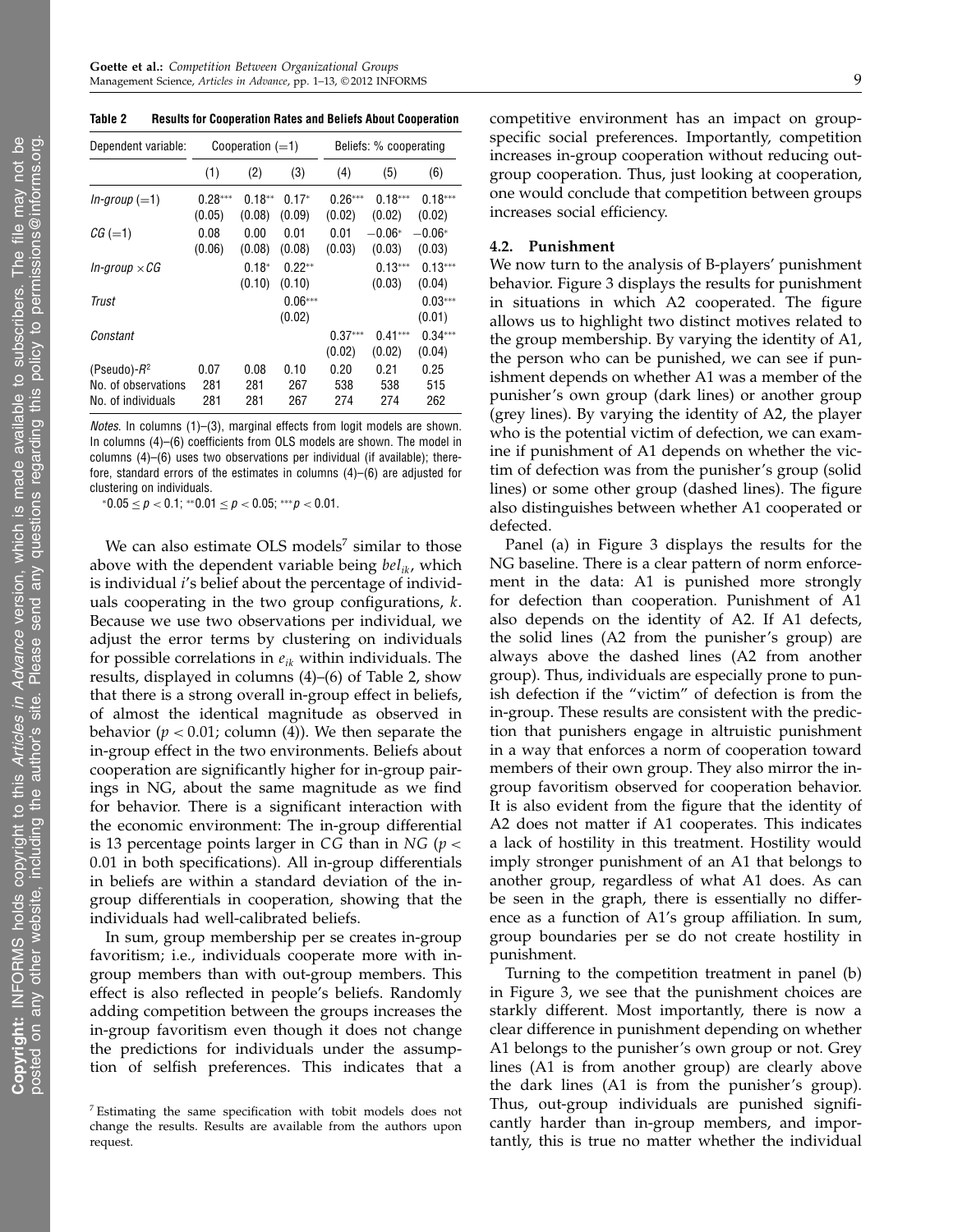

Notes. B-players could deduct between 0 and 10 points. Each deduction point costs B-players 1 point and A1-players 3 points. Deduction points were made conditional on whether A1-players cooperated or defected using the strategy method. Error bars show standard errors of the mean.

cooperates or defects (grey lines are above dark lines in both cases). Thus, the introduction of competition leads to conflict between groups, in the form of antisocial punishment or hostility. Furthermore, there is no relationship between the identity of A2 and punishment in CG, so the tendency to preferentially punish defection against the in-group is no longer present.

The two different conditions (neutral and competitive) generated qualitatively different patterns of punishment, as is evident in the figure. A formal statistical test confirms this impression: We estimate the following OLS regressions:<sup>8</sup>

$$
PP_{ik} = \alpha + \gamma_1 I_i \text{(A1 out-group)} + \gamma_2 I_i \text{(A2 in-group)} + e_i,
$$
 (2)

where  $PP$  are the punishment points that individual  $i$ assigns in case k. We include two indicator variables to capture the effect of the group composition on  $i$ 's punishment; I(A2 in-group) is equal to 1 if player A2 is from the same group as B1 and 0 otherwise, and  $I(A1$  out-group) is equal to 1 if player A1 is from another group as B1 and 0 otherwise.

We estimate Equation (2) separately for the two cases where A1 cooperates and the two cases where A1 defects, and we estimate these again separately for NG and CG. The coefficients across columns are compared in the bottom panel using two-sided  $\chi^2$ tests (see Web Appendix B for a formal expression of the tests). Table 3 displays the result for the case in which A2 cooperates. The table shows that in the NG treatment, i.e., in the neutral environment, we find stronger punishment of defection against a member of one's own group, i.e., A2 is an in-group member ( $p =$  $(0.05, \text{column} (1))$ , but no effect of the identity of A1 on punishment ( $p = 0.85$ , column (1)). Importantly, in the NG environment, there is no effect of the group composition on punishment of cooperation (column (3)). In contrast, in CG, we observe a different pattern in punishment. This can be seen in columns (2) and (4) of Table 3. The identity of A2 is no longer significant. However, A1 gets punished more heavily, whether he cooperates or defects, if he is from a different group than the punisher, i.e., A1 is out-group ( $p < 0.01$  in columns (2) and (4)). Hence, there is substantial antisocial punishment.

The comparison of the coefficients across columns, i.e., the neutral versus the competitive environment, in the lower panel of Table 3 shows that in treatment CG, A1 is punished more heavily than in NG if he is out-group ( $p < 0.01$ ). This is true for whether A1 defects or cooperates. The different punishment pattern conditional on the identity of A2 is not statistically significant. In sum, we clearly reject the hypothesis that the effect of A1's and A2's group affiliation on punishment are the same across the two

<sup>&</sup>lt;sup>8</sup> The results are maintained in tobit regressions and can be obtained upon request.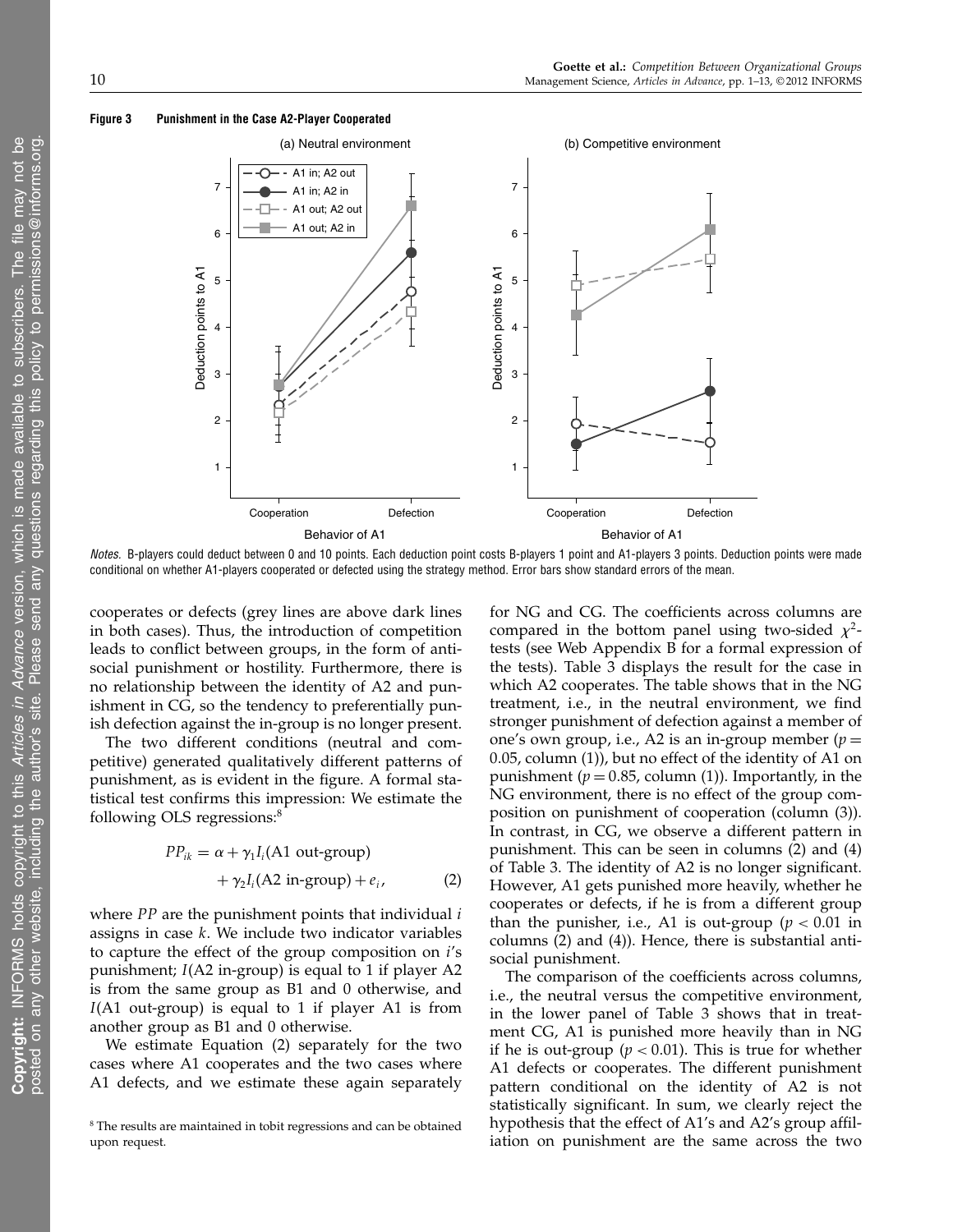| Table 3 |  |  | <b>Punishment as a Function of Group Membership</b> |  |
|---------|--|--|-----------------------------------------------------|--|
|---------|--|--|-----------------------------------------------------|--|

|                                                              | (1)                         | (2)                   | (3)                    | (4)                   |  |  |
|--------------------------------------------------------------|-----------------------------|-----------------------|------------------------|-----------------------|--|--|
| Behavior of A1:                                              | A1 defects<br>A1 cooperates |                       |                        |                       |  |  |
| Environment:                                                 | Neutral                     | Comp                  |                        | Comp                  |  |  |
| A1 out-group $(\gamma_1)$                                    | 0.155<br>(0.853)            | $3.742***$<br>(0.658) | $-0.099$<br>(0.693)    | 2.898***<br>(0.684)   |  |  |
| A2 in-group $(\gamma_2)$                                     | $1.694**$<br>(0.840)        | 0.868<br>(0.676)      | 0.535<br>(0.697)       | $-0.544$<br>(0.693)   |  |  |
| Constant                                                     | 4.487***<br>(0.705)         | $1.636***$<br>(0.447) | $2.307***$<br>(0.578)  | $1.988***$<br>(0.517) |  |  |
| $R^2$<br>No. of observations/individuals                     | 0.039<br>111                | 0.203<br>132          | 0.005<br>111           | 0.125<br>132          |  |  |
| Tests across equations (environments)                        |                             |                       |                        |                       |  |  |
| Test that $\gamma_1$ differs<br>Test that $\gamma$ , differs | p < 0.01                    |                       |                        | p < 0.01              |  |  |
| Test that $\gamma_1$ and $\gamma_2$ differ                   | $p = 0.44$<br>p < 0.01      |                       | $p = 0.27$<br>p < 0.01 |                       |  |  |

Notes. Dependent variable: no. of deduction points. OLS estimates for the cases in which A2 cooperates. Robust standard errors are in parentheses.

\*\*0.01 ≤  $p$  < 0.05; \*\*\* $p$  < 0.01 (p-values in cross-equation tests are all two-sided).

treatments ( $p < 0.01$  for both defection and cooperation of A1). And the results show substantial antisocial punishment in the CG treatment.

The results are also robust (qualitatively the same, but slightly weaker) to adding the cases in which A2 defected. Obviously, in the case in which A1 cooperates and A2 defects, A1 has a payoff of zero and punishment cannot reduce his payoff further. So as a result of censoring, there is no punishment in this case—even in CG. Nevertheless, individuals exhibit hostility in punishment also in the case when A1 defects and A2 defects. For reasons of succinctness, the detailed results have been relegated to the Web appendix (see Figure A1 and Table A1 there).

Figure 3 additionally indicates that norm enforcement might be weaker in CG than in NG, i.e., that punishment seems to depend less on A1's behavior in CG than in NG: Whereas in panel (a) of Figure 3, punishment is clearly higher when A1 defects, regardless of the group composition, that relationship is almost completely muted in panel (b). To examine the differential in punishment between cooperation and defection, we estimate for each treatment the following equations:

$$
PP_{ik} = \alpha + \gamma_1 I_i \text{(A1 out-group)} + \gamma_2 I_i \text{(A2 in-group)} + \gamma_3 I_k \text{(A1 defects)} + e_i,
$$
 (3)

$$
PP_{ik} = \alpha + \gamma_1 I_i \text{(A1 out-group)} + \gamma_2 I_i \text{(A2 in-group)} + \gamma_4 I_k \text{(A1 defects)} \times I_i \text{(A2 out-group)} + \gamma_5 I_k \text{(A1 defects)} \times I_i \text{(A2 in-group)} + e_i, \text{(4)}
$$

in which A1 defects equals 1 if A1 defects and 0 otherwise. Regression 4 adds two interaction terms for A1

| Table 4 | <b>Norm Enforcement Across Environments</b> |  |
|---------|---------------------------------------------|--|
|         |                                             |  |

|                                                                                                                                       | (1)                                | (2)                   | (3)                    | (4)                   |
|---------------------------------------------------------------------------------------------------------------------------------------|------------------------------------|-----------------------|------------------------|-----------------------|
| Environment:                                                                                                                          | Neutral                            | Comp                  | Neutral                | Comp                  |
| A1 out-group $(\gamma_1)$                                                                                                             | 0.028<br>(0.624)                   | $3.320***$<br>(0.589) | 0.028<br>(0.625)       | 3.320***<br>(0.590)   |
| A2 in-group $(\gamma_2)$                                                                                                              | $1.114*$<br>(0.609)                | 0.162<br>(0.595)      | 0.513<br>(0.691)       | $-0.533$<br>(0.694)   |
| A1 defects $(\gamma_3)$                                                                                                               | $2.838***$<br>(0.445)              | $0.682**$<br>(0.330)  |                        |                       |
| A1 defects $\times$ A2 out-group ( $\gamma_4$ )                                                                                       |                                    |                       | $3.510***$<br>(0.722)  | $1.482***$<br>(0.560) |
| A1 defects $\times$ A2 in-group ( $\gamma_5$ )                                                                                        |                                    |                       | $2.306***$<br>(0.549)  | 0.092<br>(0.385)      |
| Constant                                                                                                                              | $1.978***$<br>(0.565)              | $1.471***$<br>(0.465) | $2.244***$<br>(0.578)  | $1.766***$<br>(0.495) |
| R <sup>2</sup><br>No. of observations<br>No. of individuals                                                                           | 0.130<br>222<br>111                | 0.161<br>264<br>132   | 0.136<br>222<br>111    | 0.167<br>264<br>132   |
| Tests across equations (environments)<br>Test that $\gamma_1$ differs<br>Test that $\gamma_2$ differs<br>Test that $\gamma_3$ differs | p < 0.01<br>$p = 0.26$<br>p < 0.01 |                       | p < 0.01<br>$p = 0.29$ |                       |
| Test that $\gamma_4$ differs<br>Test that $\gamma_5$ differs<br>Test that $\gamma_1$ , $\gamma_2$ , and $\gamma_3$ differ             | p < 0.01                           |                       | $p = 0.03$<br>p < 0.01 |                       |
| Test that $\gamma_1$ , $\gamma_2$ , $\gamma_4$ , and $\gamma_5$ differs                                                               |                                    |                       | p < 0.01               |                       |

Notes. Dependent variable: no. of deduction points. OLS estimates. Robust standard errors clustered on the individual are in parentheses.

 $*0.05 \le p < 0.1$ ; \*\* $0.01 \le p < 0.05$ ; \*\*\* $p < 0.01$  (p-values in crossequation tests are all two-sided).

defects and whether A2 is an out-group member or an in-group member.

The results (displayed in Table 4) show that defection is more strongly punished than cooperation in NG ( $p < 0.01$ , column (1)). This effect is less strong in CG as seen in column (2). A formal test comparing the two coefficients,  $\gamma_3$ , shows that the difference is significant ( $p < 0.01$ ) and conditioning of punishment on actions of A1 is much weaker in CG, but it is still significant. As can be seen from comparing coefficient  $\gamma_4$  across columns (3) and (4), this effect of competition in CG even prevails when A2 is from the punisher's own group ( $p = 0.03$ ), the case when norm enforcement was strongest in NG. Finally, it is noteworthy from column (4) that the norm enforcement pattern of punishment if defection is directed against one's own group has completely disappeared in the competitive environment. The fact that individuals cease to use punishment to enforce cooperation among in-group members in a competitive environment might seem surprising from the perspective of increasing group fitness. However, our results on cooperation showed that competition leads to very high within-group cooperation rates, even in the absence of punishment threat, mitigating this problem for the group. In summary, competition causes punishment to stop functioning as a tool for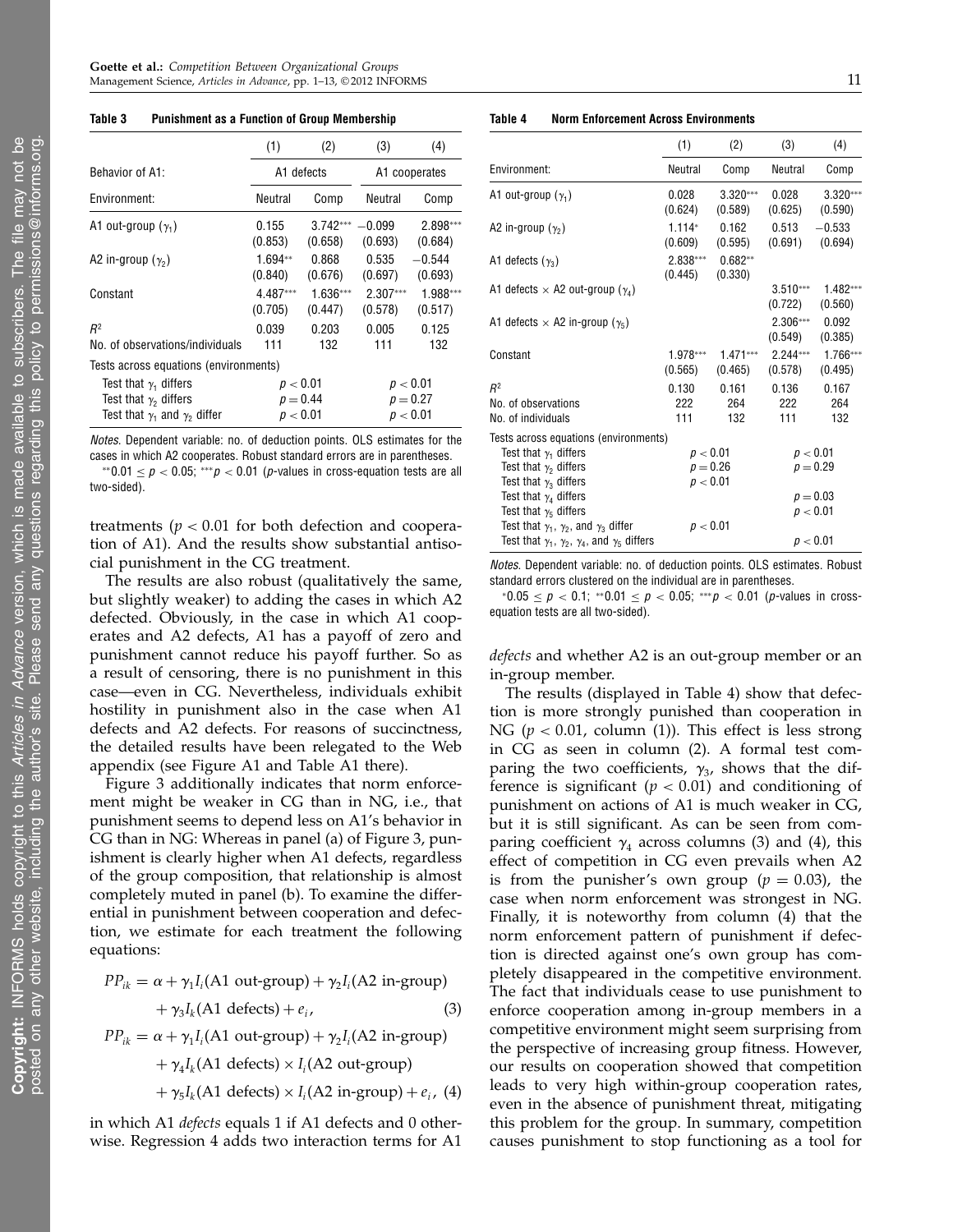norm enforcement, and instead to take the form of antisocial punishment directed toward the out-group, consistent with predictions given group-specific social preferences.

# 5. Conclusions

Recent research has shown that people are willing to engage in costly punishment. This can be highly beneficial when punishment is directed selectively at defectors, making it possible to sustain cooperation even in the face of strong free-riding incentives (e.g., Fehr and Gaechter 2000). These findings have important implications for organizations, given that contracts are typically incomplete and potential free-riding problems abound; altruistic norm enforcement can thus help firms avoid inefficient outcomes (Gaechter et al. 2008). Results from this paper and others (Chen and Li 2009) also suggest that the division of organizations into groups can affect norm enforcement, and they can even enhance the willingness to punish defection in the case that defection is against in-group members (Goette et al. 2006).

The novel result of this paper is to show that a simple change in economic environment, interacting with group boundaries, can not only eliminate the willingness to enforce norms but in fact generate a taste for destructive punishment. In particular, the introduction of competition between organizational groups triggers strong antisocial punishment directed toward outsiders, such that they are harmed even when they cooperate. Because cooperation is punished as hard as defection, punishment ceases to deter defection, while at the same time destroying resources. This antisocial punishment reflects a taste for harming the out-group, generated by cues of competition alone; our design excludes any strategic motive for punishing outsiders, i.e., there is no competitive advantage from harming the out-group. Also, the willingness to engage in norm enforcement on behalf of one's own group is reduced by competition. Thus, our results provide an important caveat to the view that punishment behavior is beneficial, and identify a mechanism that can cause costly conflict within organizations.

Although competition can be harmful in terms of leading to antisocial punishment between groups, we also show that competition can have a positive effect on within-group cooperation, which is also fully reflected in individuals' beliefs. Thus, group cohesion is improved when there is a sense of competition with other groups. The fact that competition is a catalyst for both harmful and efficiency-enhancing motives within organizations means that firms face a complicated decision when thinking about introducing incentives for competitions between teams.

Our results also provide additional evidence that social preferences are endogenous to the economic

environment (Bowles 1998, Burks et al. 2009). This literature argues that changes in economic environments bring about changes in preferences. Yet, these changes are typically assumed to be slow, e.g., operating through slow-changing norms of cooperation (Herrmann et al. 2008). It is noteworthy that we observe a particularly strong form of endogenous preferences: Our treatments are between-subject manipulations, and still we immediately observe starkly different punishment and cooperation strategies, conditional on the economic environment. Thus, this evidence suggests that different motives of social preferences may be dormant in humans, and triggered by different economic environments.

#### Acknowledgments

The authors thank the editor, the associate editor, two referees, seminar and conference participants at Harvard University; George Mason University; University of California, Berkeley; University of California, Santa Barbara; University of Pittsburgh; Temple University; Tel Aviv University; the Wharton School; Tilburg University; and the Economic Science Association meeting in Tucson for very helpful comments.

#### References

- Abbink, K., J. Brandts, B. Herrmann, H. Orzen. 2010. Intergroup conflict and intra-group punishment in an experimental contest game. Amer. Econom. Rev. 100(1) 420–447.
- Akerlof, G., R. Kranton. 2005. Identity and the economics of organizations. J. Econom. Perspect. 19(1) 9–32.
- Akerlof, G. A., R. E., Kranton. 2000. Economics and identity. Quart. J. Econom. 115(3) 715–753.
- Andreoni, J. 1995. Cooperation in public-goods experiments: Kindness or confusion? Amer. Econom. Rev. 85(4) 891–904.
- Augenblick, N., J. Cunha. 2009. Using competition to elicit cooperation in a political public goods game: A field experiment. Working paper, University of California, Berkeley, Berkeley.
- Auletta, K. 1985. The fall of Lehman Brothers: Part 2. The men, the money, the merger. New York Times Magazine (February 24) 36–42.
- Bahry, D., M. Kosolapov, P. Kozyreva, R. Wilson. 2005. Ethnicity and trust: Evidence from Russia. Amer. Political Sci. Rev. 99(4) 521–532.
- Bernhard, H., E. Fehr, U. Fischbacher. 2006. Group affiliation and altruistic norm enforcement. Amer. Econom. Rev. 96(2) 217–221.
- Bornstein, G., M. Ben-Yossef. 1994. Cooperation in intergroup and single-group social dilemmas. J. Experiment. Soc. Psych. 30(1) 52–67.
- Bornstein, G., U. Gneezy, R. Nagel. 2002. The effect of intergroup competition on group coordination: An experimental study. Games Econom. Behav. 41(1) 1–25.
- Bowles, S. 1998. Endogenous preferences: The cultural consequences of markets and other economic institutions. J. Econom. Literature 36(1) 75–111.
- Bowles, S. 2009. Did warfare among ancestral hunter gatherers affect the evolution of human social behaviors? Science 324(5932) 1293–1298.
- Boyd, R., H. Gintis, S. Bowles, P. J. Richerson. 2003. The evolution of altruistic punishment. Proc. Natl. Acad. Sci. USA 100(6) 3531–3535.
- Burks, S. V., J. P. Carpenter, L. Goette. 2009. Performance pay and worker cooperation: Evidence from an artefactual field experiment. J. Econom. Behav. Organ. 70(3) 458–469.